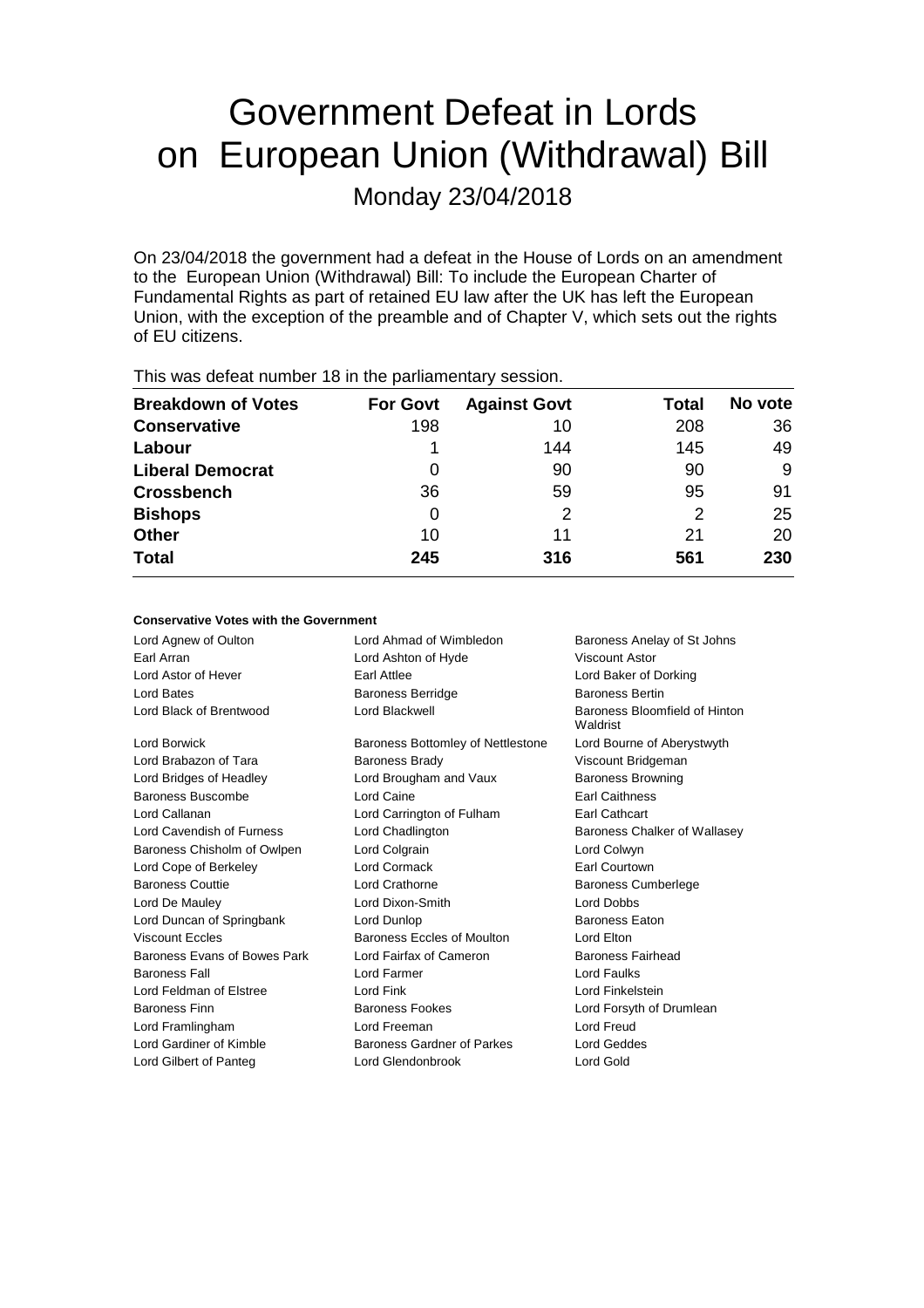Lord Young of Graffham Lord Young of Cookham Viscount Younger of Leckie

Baroness Goldie Lord Goodlad Viscount Goschen Lord Grade of Yarmouth Lord Griffiths of Fforestfach Lord Hague of Richmond Lord Hamilton of Epsom Baroness Hanham Baroness Harding of Winscombe Lord Harris of Peckham Lord Hayward Baroness Helic Lord Henley Lord Hill of Oareford Lord Hodgson of Astley Abbotts Baroness Hodgson of Abinger Lord Holmes of Richmond Earl Home Baroness Hooper Lord Horam Lord Howard of Lympne Lord Howard of Rising **Earl Howe Lord Howell of Guildford** Earl Howe **Lord Howell** of Guildford Lord Hunt of Wirral Lord Inglewood Lord James of Blackheath Baroness Jenkin of Kennington Lord Jopling North Lord Keen of Elie Lord King of Bridgwater Lord Kirkham Lord Kirkhope of Harrogate Lord Lamont of Lerwick Lord Lang of Monkton Lord Leigh of Hurley Lord Lexden Earl Lindsay Lord Lingfield Earl Liverpool **Marquess of Lothian** Lord Lucas Lord Lupton Lord MacGregor of Pulham Market Lord Mackay of Clashfern Lord Magan of Castletown Lord Mancroft Baroness Manzoor Lord Marland **Lord Marlesford** Baroness McGregor-Smith Lord McInnes of Kilwinning **Baroness Mone Baroness Mone Duke of Montrose** Baroness Morris of Bolton Lord Moynihan Lord Naseby Lord Nash Baroness Neville-Jones Baroness Neville-Rolfe Baroness Newlove Baroness Nicholson of Winterbourne Baroness Noakes Lord Norton of Louth Lord O'Shaughnessy Baroness O'Cathain Baroness Oppenheim-Barnes Lord Palumbo Lord Patten Baroness Pidding **Lord Polace Contract Contract Lord Polace Contract Contract Contract Contract Contract Contract Contract Contract Contract Contract Contract Contract Contract Contract Contract Contract Contract Contract** Lord Porter of Spalding **Lord Rana Baroness Redfern** Lord Renfrew of Kaimsthorn Lord Ribeiro Viscount Ridley Lord Risby **Lord Robathan** Baroness Rock **Lord Robathan** Baroness Rock Lord Rotherwick Lord Ryder of Wensum Lord Saatchi Baroness Scott of Bybrook Baroness Seccombe Earl Selborne Lord Selkirk of Douglas **Lord Selsdon** Baroness Shackleton of Belgravia Lord Sheikh Lord Sherbourne of Didsbury Lord Shinkwin Earl Shrewsbury Lord Skelmersdale Lord Smith of Hindhead Lord Spicer Baroness Stedman-Scott Lord Sterling of Plaistow Lord Strathclyde **Baroness Stroud** Baroness Sugg Lord Suri Lord Swinfen Lord Taylor of Holbeach Lord Trefgarne Viscount Trenchard Lord Trimble Lord True **Lord Tugendhat** Viscount Ullswater Baroness Vere of Norbiton Baroness Verma Lord Vinson Lord Wakeham Lord Waldegrave of North Hill Lord Wasserman Lord Wei **Lord Whitby Constant Lord Whitby Baroness Wilcox** Baroness Williams of Trafford Lord Wolfson of Aspley Guise Baroness Wyld

#### **Conservative Votes against the Government**

Lord Green of Hurstpierpoint Viscount Hailsham Lord Heseltine Lord Patten of Barnes **Duke of Wellington** Baroness Wheatcroft Lord Willetts

Lord Bowness Lord Cooper of Windrush Lord Deben

#### **Labour Votes with the Government** Baroness Mallalieu

## **Labour Votes against the Government**

Lord Beecham **Lord Berkeley Baroness Blackstone** 

Baroness Adams of Craigielea Lord Adonis Lord Allen of Kensington Lord Alli Baroness Andrews Baroness Armstrong of Hill Top Lord Bach **Baroness Bakewell Baroness Bakewell Lord Bassam of Brighton**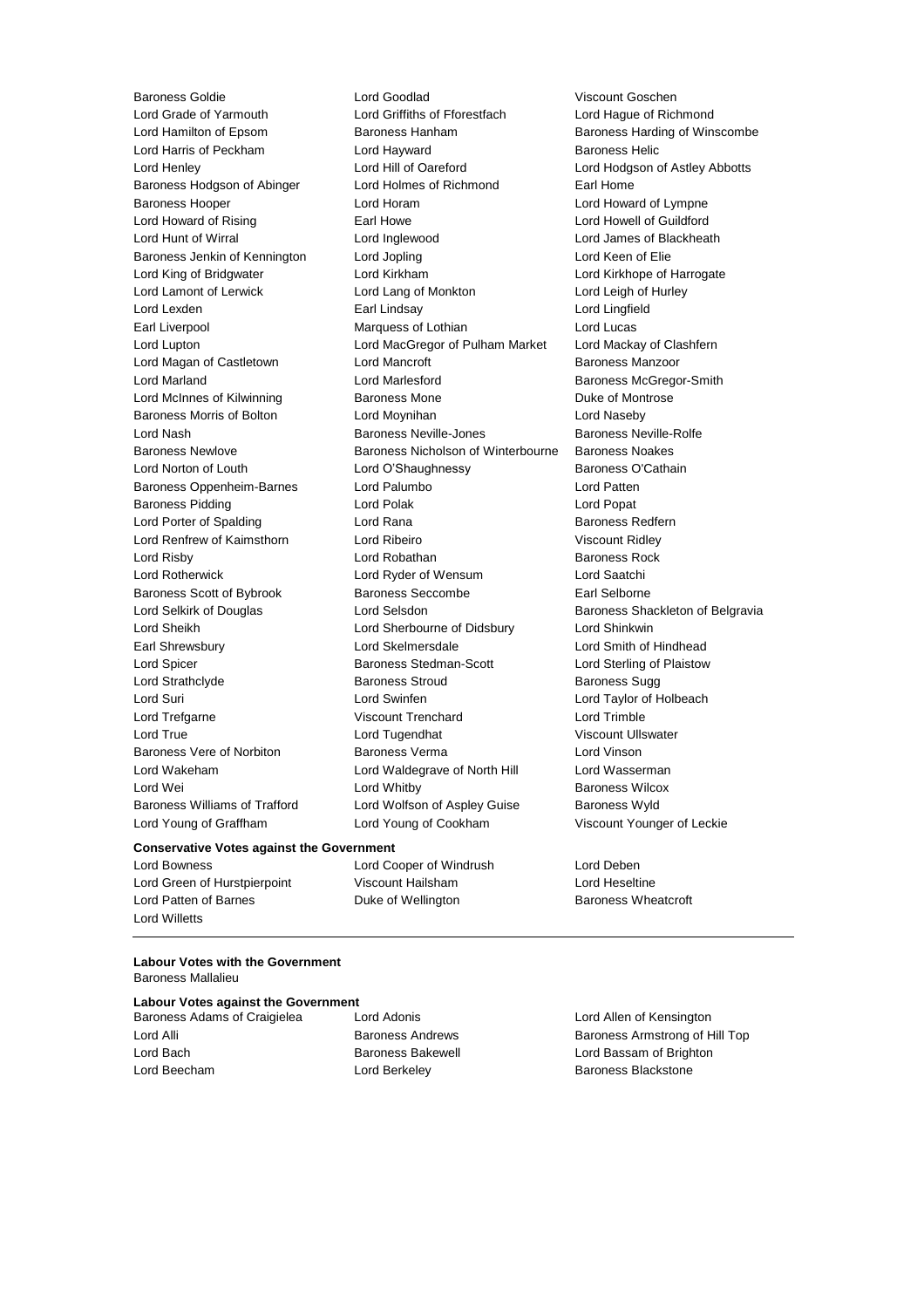Baroness Blood Lord Blunkett Lord Boateng Lord Bradley Lord Bragg Lord Brennan Lord Brooke of Alverthorpe Lord Brookman Lord Browne of Ladyton Lord Campbell-Savours Lord Carter of Coles Lord Cashman Baroness Chakrabarti Viscount Chandos Lord Christopher Lord Clark of Windermere Baroness Cohen of Pimlico Lord Collins of Highbury Baroness Corston **Baroness Crawley Lord Cunningham of Felling** Lord Desai **Baroness Donaghy** Lord Donoughue Baroness Drake Lord Dubs Lord Elder Lord Evans of Watford Lord Falconer of Thoroton Lord Faulkner of Worcester Baroness Gale **Baroness Golding** Lord Giddens **Baroness Golding** Lord Goldsmith Baroness Goudie Lord Grantchester Lord Griffiths of Burry Port Lord Hain Viscount Hanworth Lord Harris of Haringey Lord Haskel Lord Haworth Baroness Hayter of Kentish Town Baroness Healy of Primrose Hill Baroness Henig Baroness Hilton of Eggardon Baroness Hollis of Heigham Baroness Howells of St Davids Lord Hunt of Kings Heath Lord Hunt of Chesterton Lord Irvine of Lairg Baroness Jay of Paddington Baroness Jones of Whitchurch Lord Jones Lord Judd **Baroness Kennedy of Cradley** Lord Kennedy of Southwark Baroness Kennedy of The Shaws Baroness Kingsmill **Baroness Lord Kinnock** Baroness Kinnock of Holyhead Lord Knight of Weymouth Lord Layard Lord Lea of Crondall Lord Leitch Baroness Liddell of Coatdyke Lord Liddle Lord Lipsey Baroness Lister of Burtersett Lord Livermore Lord MacKenzie of Culkein Lord Mandelson Lord Maxton Lord McAvoy Baroness McDonagh Baroness McIntosh of Hudnall Lord McKenzie of Luton Lord Mendelsohn Lord Monks Lord Moonie Baroness Morgan of Ely Baroness Morgan of Huyton Lord Morgan Lord Morris of Aberavon Lord Morris of Handsworth Baroness Morris of Yardley Lord Murphy of Torfaen Baroness Nye Lord O'Neill of Clackmannan Lord Patel of Bradford Lord Pendry Baroness Pitkeathley Lord Plant of Highfield Baroness Primarolo **Baroness Prosser Baroness Prosser** Lord Puttnam Lord Radice **Baroness Ramsay of Cartvale** Baroness Rebuck Lord Reid of Cardowan Lord Rogers of Riverside Lord Rooker Lord Rosser **Lord Rowlands Baroness Royall of Blaisdon** Baroness Sherlock **Viscount Simon** Baroness Smith of Gilmorehill Baroness Smith of Basildon Lord Snape Lord Soley Lord Stevenson of Balmacara Lord Stone of Blackheath Baroness Symons of Vernham Dean Baroness Taylor of Bolton **Baroness Thornton** Lord Tomlinson Lord Triesman **Lord Tunnicliffe** Lord Tunnicliffe Lord Turnberg Baroness Warwick of Undercliffe Lord Watson of Invergowrie Lord Watts Lord West of Spithead **Baroness Wheeler** Baroness Whitaker Lord Whitty Lord Williams of Elvel Lord Winston Lord Wood of Anfield **Lord Woolmer of Leeds** Baroness Young of Old Scone

#### **Liberal Democrat Votes with the Government**

#### **Liberal Democrat Votes against the Government**

| Lord Addington                                                    | Lord Alderdice      |
|-------------------------------------------------------------------|---------------------|
| Lord Ashdown of Norton-sub-Hamdon Baroness Bakewell of Hardington | Mandeville          |
| Lord Beith                                                        | Baroness Benjamin   |
| Baroness Bowles of Berkhamsted                                    | Lord Bradshaw       |
| Lord Bruce of Bennachie                                           | <b>Lord Burnett</b> |
| Lord Campbell of Pittenweem                                       | Lord Chidgey        |
| <b>Lord Cotter</b>                                                | Lord Dholakia       |
|                                                                   |                     |

Lord Allan of Hallam Baroness Barker

Baroness Bonham-Carter of Yarnbury Baroness Brinton Baroness Burt of Solihull Lord Clement-Jones Baroness Doocey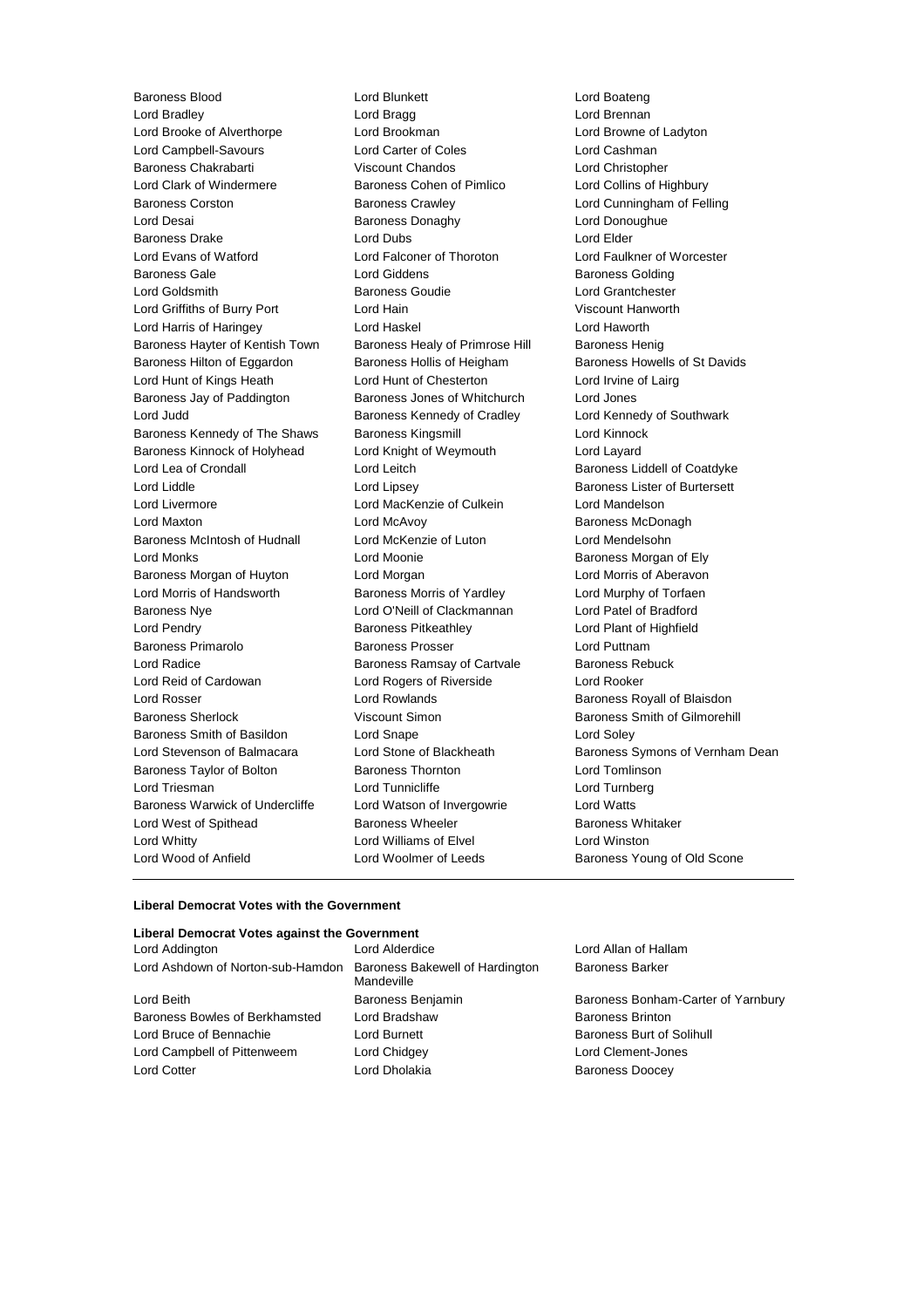Baroness Featherstone Lord Foster of Bath Lord Fox Baroness Garden of Frognal Lord German **Earl Glasgow** Earl Glasgow Lord Goddard of Stockport Lord Greaves **Baroness Grender** Baroness Hamwee Baroness Harris of Richmond Baroness Humphreys Lord Hussain Baroness Hussein-Ece Baroness Janke Baroness Jolly Lord Jones of Cheltenham Lord Kirkwood of Kirkhope Baroness Kramer **Lord Lee of Trafford** Baroness Ludford<br>
Lord Macdonald of River Glaven Baroness Maddock **Baroness Ludford Marks** of Her Lord Macdonald of River Glaven Baroness Maddock Lord Marks of Henley-on-Thames Lord McNally Baroness Miller of Chilthorne Domer Lord Newby Baroness Northover **Lord Palmer of Childs Hill Baroness Parminter** Baroness Pinnock **Lord Purvis of Tweed** Baroness Randerson Lord Razzall Lord Redesdale Lord Rennard Lord Roberts of Llandudno Lord Rodgers of Quarry Bank Baroness Scott of Needham Market Lord Scriven **Lord Sharkey Constant Constant Lord Sharkey Baroness Sheehan** Lord Shipley Lord Shutt of Greetland Lord Smith of Clifton Baroness Smith of Newnham Lord Stephen Lord Stoneham of Droxford Lord Storey Lord Strasburger Lord Stunell Baroness Suttie Lord Taverne Lord Teverson Baroness Thomas of Winchester Lord Thomas of Gresford Baroness Thornhill Viscount Thurso Lord Tope Lord Tyler Baroness Tyler of Enfield Lord Vallance of Tummel Lord Verjee Lord Wallace of Tankerness **Lord Wallace of Saltaire** Baroness Walmsley Lord Watson of Richmond Lord Willis of Knaresborough Lord Wrigglesworth

#### **Crossbench Votes with the Government**

Lord Brown of Eaton-under-Heywood Baroness Butler-Sloss Lord Cameron of Dillington Lord Carswell Lord Chartres Viscount Colville of Culross Viscount Craigavon **Lord Dear Lord Dear Baroness Deech** Viscount Falkland **Lord Fellowes Baroness Finlay of Llandaff L** Corresponding Lord Fellowes Lord Geidt Lord Grabiner Lord Green of Deddington Lord Greenway Earl Hay of Kinnoull Lord Hogan-Howe Lord Hope of Craighead Lord Judge Lord Laming Lord Lisvane Earl Lytton Countess of Mar Lord Mountevans Lord Powell of Bayswater Lord Rowe-Beddoe Viscount Slim Duke of Somerset Lord Thurlow Lord Trees Lord Trevethin and Oaksey Lord Wilson of Tillyorn

## **Crossbench Votes against the Government**

Lord Aberdare Lord Best Lord Bew

Lord Adebowale Lord Alton of Liverpool Lord Berkeley of Knighton Lord Bichard Lord Bilimoria Lord Birt Baroness Boothroyd **Lord Broers Communist Baroness Brown of Cambridge Baroness Brown of Cambridge** Lord Butler of Brockwell Lord Carlile of Berriew Earl Clancarty Earl Cork and Orrery **Baroness Coussins** Baroness D'Souza Lord Dykes **Lord Eames** Lord Eames **Lord Elystan-Morgan** Baroness Greengross **Baroness Grey-Thompson** Lord Hannay of Chiswick Lord Hastings of Scarisbrick Baroness Hayman Lord Hennessy of Nympsfield Baroness Hogg Baroness Hollins Baroness Howe of Idlicote Lord Janvrin Lord Jay of Ewelme Lord Kerr of Kinlochard Lord Kerslake Baroness Lane-Fox of Soho Lord Loomba Lord Mair Baroness Masham of Ilton Baroness Meacher Baroness Morgan of Drefelin Baroness Neuberger **Lord O'Donnell** Baroness O'Neill of Bengarve Lord Ouseley Construction Cord Pannick Lord Patel Lord Phillips of Worth Matravers Baroness Prashar Lord Ramsbotham Lord Ricketts Earl Sandwich

Lord Low of Dalston **Lord Luce** Lord Luce Lord Macpherson of Earl's Court